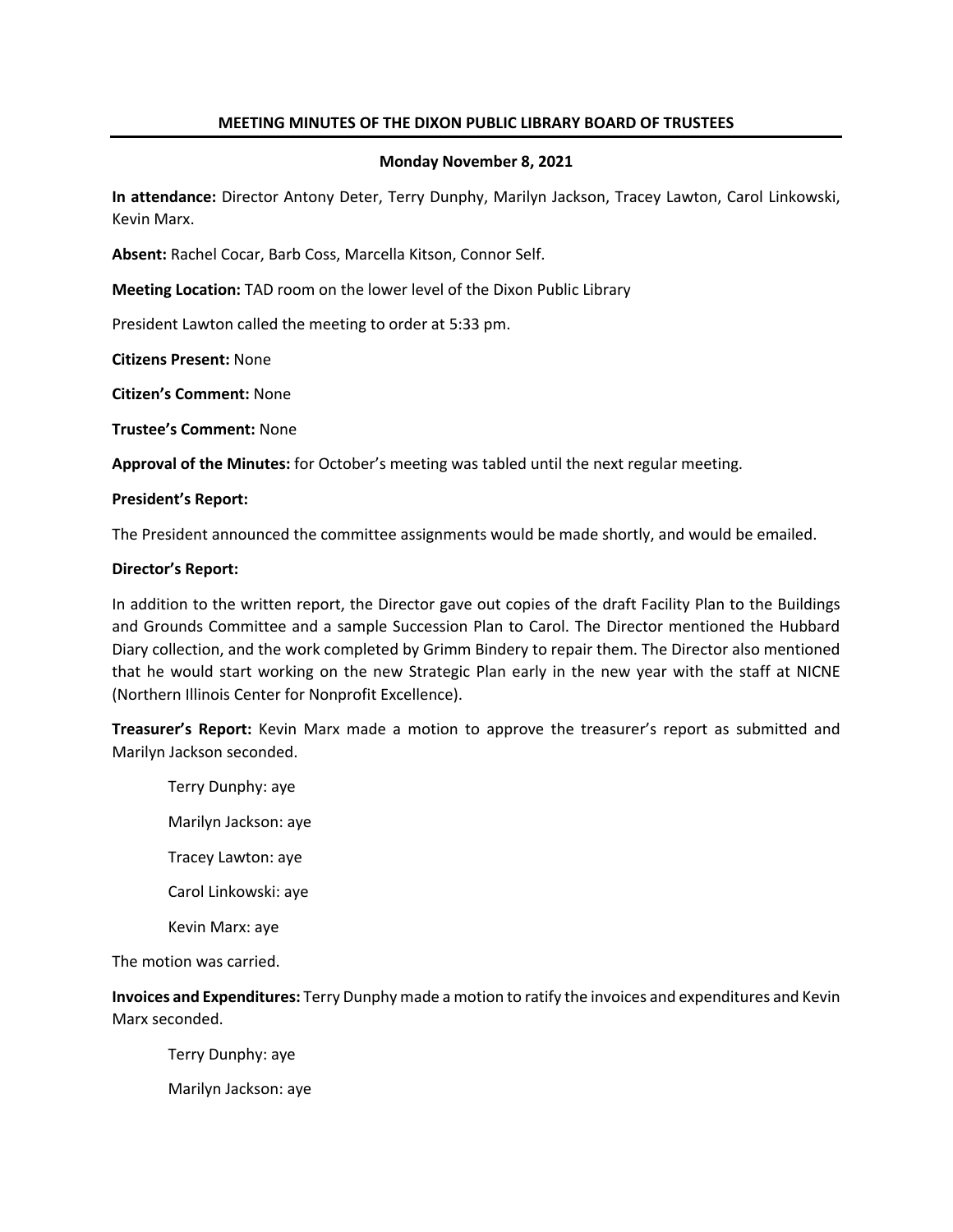Tracey Lawton: aye

Carol Linkowski: aye

Kevin Marx: aye

The motion was carried.

## **Committee Reports:**

- v **Finance and Budget:** none
- v **Building and Grounds:** none
- v **Personnel and Salary:** none
- v **By-laws, Policies, and Procedures:** none
- v **Technology and Technology Resources:** none

# **Regular Calendar Business: Carol Linkowski made a motion to s**et holiday closure calendar for 2022 as below:

- 1. New Year's Day, observed Saturday January 1st (also closed January 3rd)
- 2. Martin Luther King Day, Monday January 17th
- 3. President's Day, Monday February 21st
- 4. Memorial Day, Monday May 30th
- 5. Juneteenth, Monday June 20th
- 6. Independence Day, Monday July 4th
- 7. Labor Day, Monday September 5th
- 8. Veterans Day, Friday November 11th
- 9. Thanksgiving, Thursday November 24th
- 10. Day after Thanksgiving, Friday November 25th
- 11. Christmas Eve, observed Saturday December 24th (also closed Friday 23rd)
- 12. Christmas Day, observed Monday December 26th

Tracey Lawton seconded.

Terry Dunphy: aye

Marilyn Jackson: no

Tracey Lawton: aye

Carol Linkowski: aye

Kevin Marx: aye